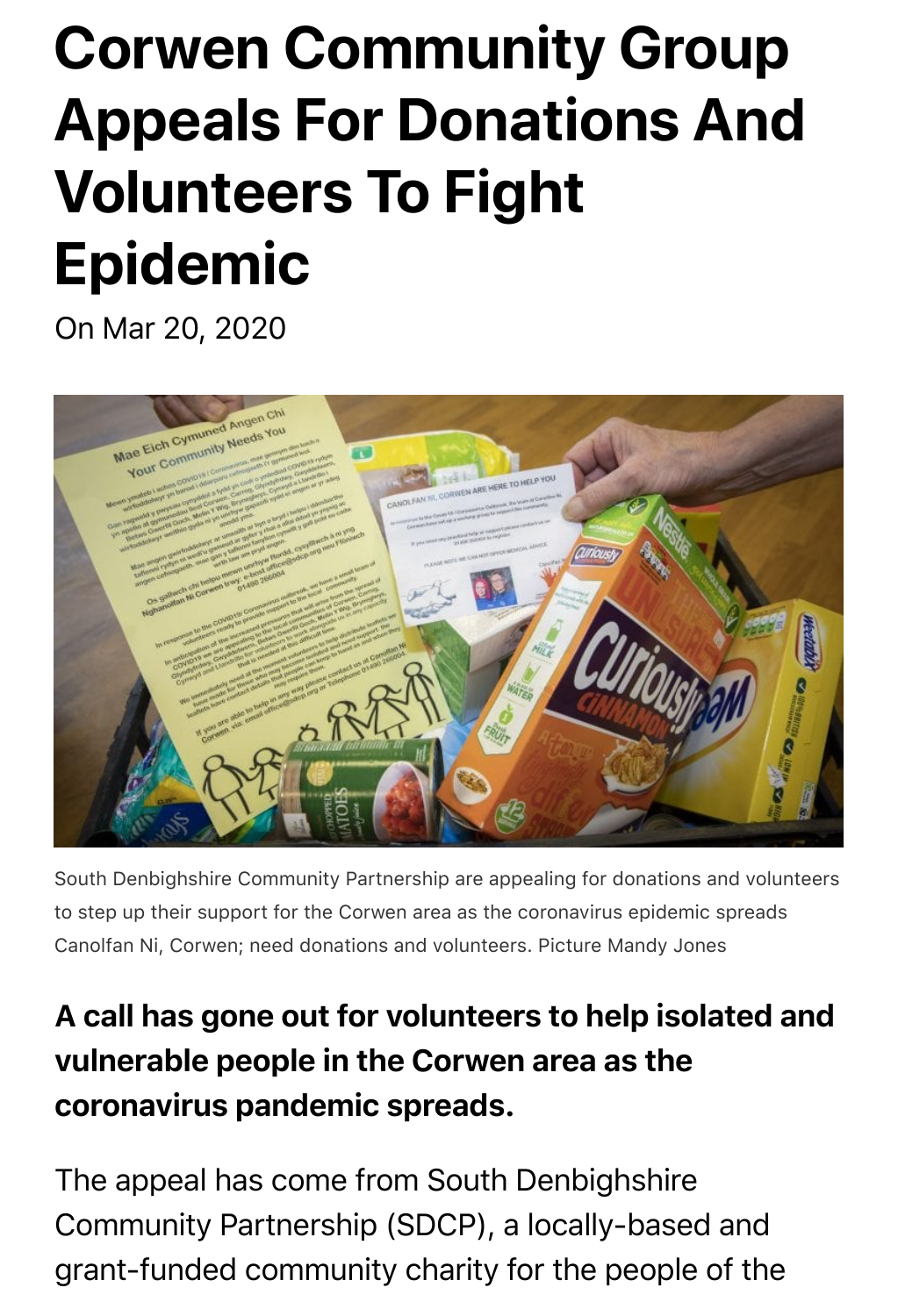## Edeyrnion district.



*Canolfan NI Corwen; need donations and volunteers. Pictured are (From Left) Sally Lloyd-Davies, Leah Edwards, Maggie Harding, Denise Fairhurst and Helen Counsell.*

SDCP, which provides a range of community services ranging from meals on wheels to renewable energy projects, has had over 20 people come forward in the first 24 hours of the appeal.

The outbreak has already forced the closure of its regular Cawl A Chan lunch club for older people and its programme of activities at its headquarters at the Canolfan Ni centre in Corwen.

Now SDCP is stepping up its efforts to reach out to people in Corwen and the surrounding villages of Glyndyfrdwy, Carrog, Cynwyd, Llandrillo, Gwyddelwern, Betws Gwerful Goch, Melin Y Wig and Bryneglwys.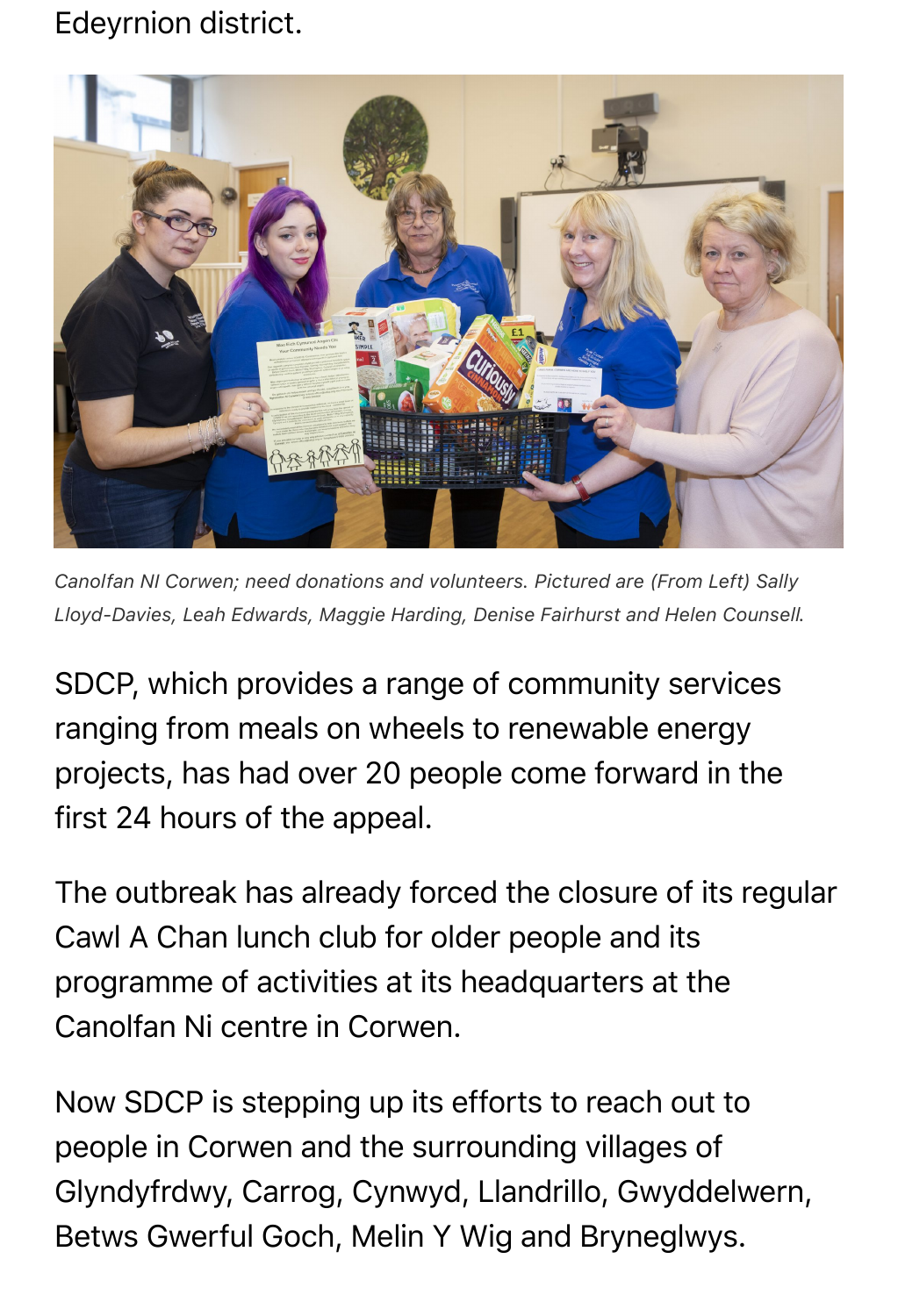"We are facing an unprecedented situation across the world and the threat is very much present here in the Edeyrnion area.

"Canolfan Ni will remain open and our priority now will be to implement a community response and provide additional support for the vulnerable and in-need members of the Edeyrnion Community.

"We are appealing for volunteers to come forward and the response so far has been brilliant but we need many more and we will act as co-ordinators for the help and support that is needed.

"We intend to set up a crowdfunding page on the internet for cash donations because people are going to run short of money and we also need food and other commodities.

"People are likely to be really struggling if this continues as it is expected to do and if the schools are closed then it will put families under even more pressure.

"This is an area where there is a great deal of rural poverty with older people often living in isolated areas where it is difficult for them to access services and this must be very frightening for them as they are most at risk from this outbreak."

Dealers in Wales idling over lockdown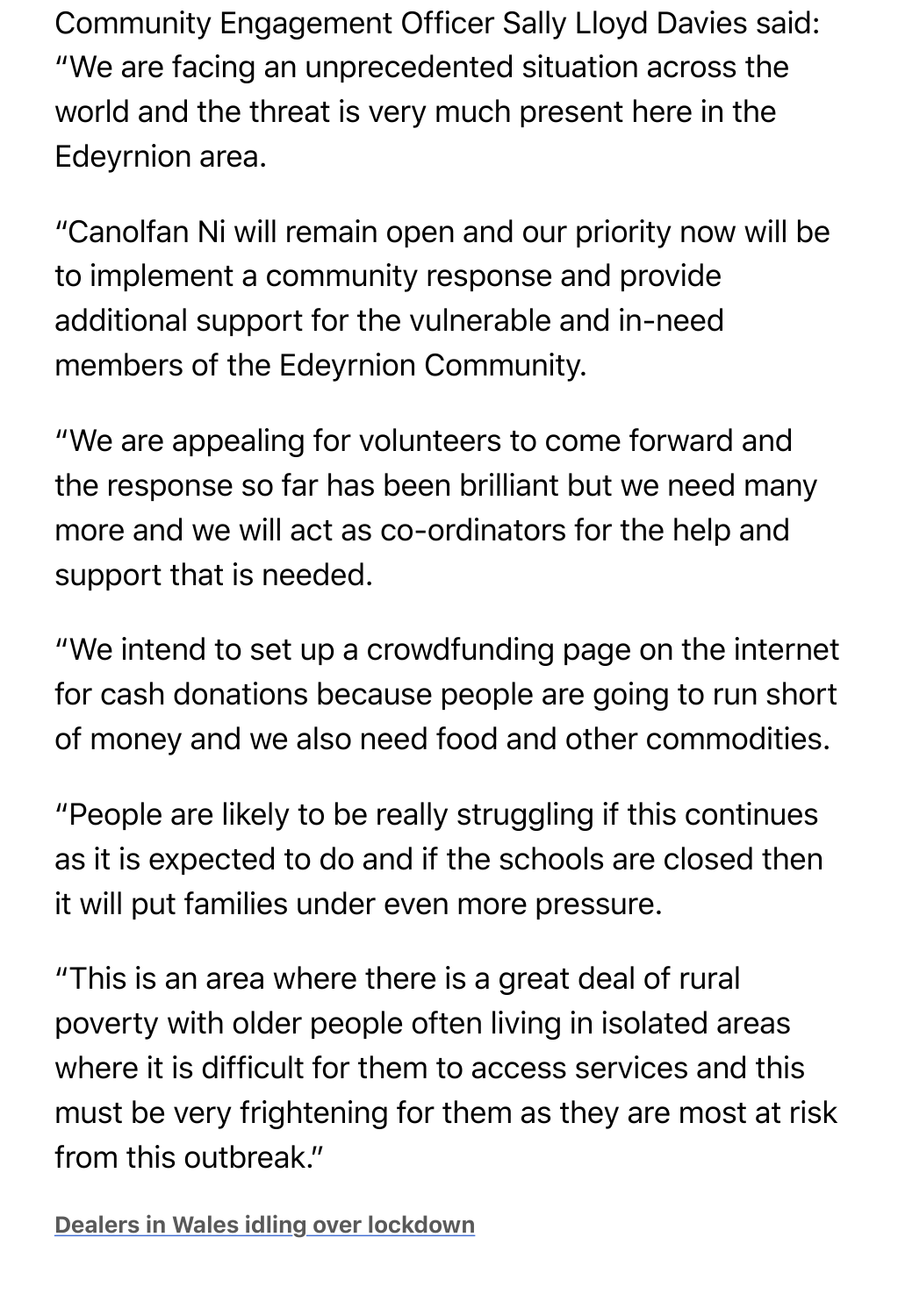SDCP has been in contact with Denbighshire County Council and with Corwen Town Council and the local community councils and has also adjusted its volunteer application form to recognize the threat of the COVID-19 virus.

They also plan to mobilise their teams of volunteers to collect shopping and prescriptions for vulnerable and isolated people and to distribute food and other donations to those identified in need across the area.

Sally added: "We need donations to the food bank as well as that is likely to be under more pressure and with fewer people attending our lunch clubs they will also need to make more use of our meals on wheels service to provide them with hot and nutritious food.

"We even need volunteers to come in and answer the phones because we expect more demand there as well as we only operate with a small team.

"Our idea is to establish out headquarters at Canolfan Ni here in Corwen as a central hub in the area and organise satellite hubs in the surrounding villages working with these communities.

"We need to be able to check that people living alone in isolated parts of the area are well and not in need and that's going to take plenty of manpower, the more the merrier.